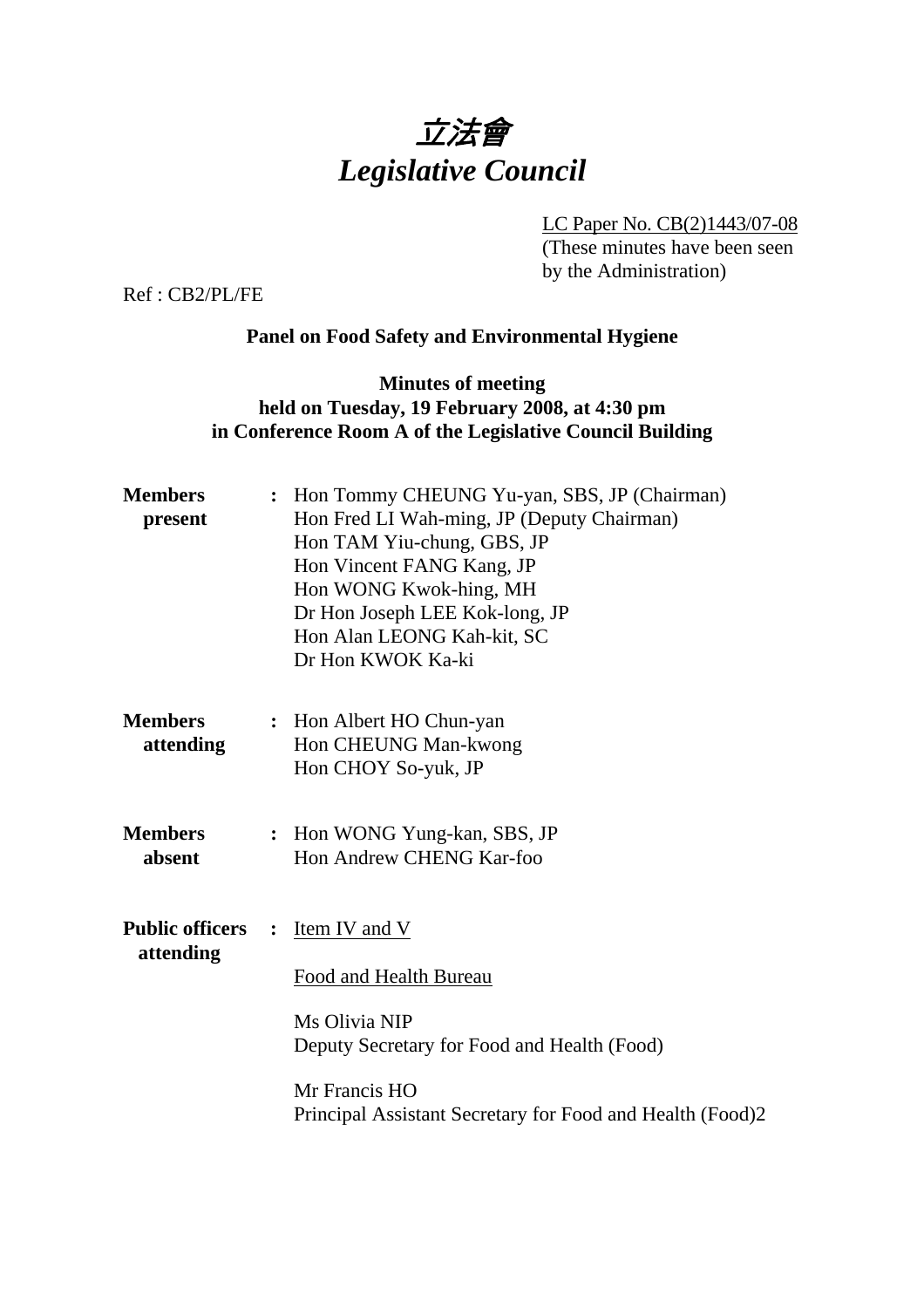|                               | Item IV                                                                        |
|-------------------------------|--------------------------------------------------------------------------------|
|                               | Agriculture, Fisheries and Conservation Department                             |
|                               | Mr LAU Sin-pang<br>Deputy Director of Agriculture, Fisheries and Conservation  |
|                               | Dr Eric TAI Hing-fung<br>Assistant Director (Inspection & Quarantine) (Acting) |
|                               | Item V                                                                         |
|                               | <b>Food and Environmental Hygiene Department</b>                               |
|                               | Mr LO Fu-wai<br><b>Assistant Director (Operations)1</b>                        |
|                               | Chief Secretary for Administration's Office - Efficiency Unit                  |
|                               | Mr YUK Wai-fung<br>Assistant Director, Efficiency Unit (2)                     |
| <b>Clerk</b> in<br>attendance | : Miss Flora TAI<br>Chief Council Secretary (2)2                               |
| <b>Staff in</b><br>attendance | : Ms Alice LEUNG<br>Senior Council Secretary (2)1                              |
|                               | <b>Ms Anna CHEUNG</b><br>Legislative Assistant (2)2                            |
|                               |                                                                                |

#### Action

#### **I. Confirmation of minutes**

[LC Paper No. CB(2)1055/07-08]

The minutes of the meeting held on 8 January 2008 were confirmed.

#### **II. Information paper(s) issued since the last meeting**

2. Members noted that the following papers had been issued to members since the last meeting -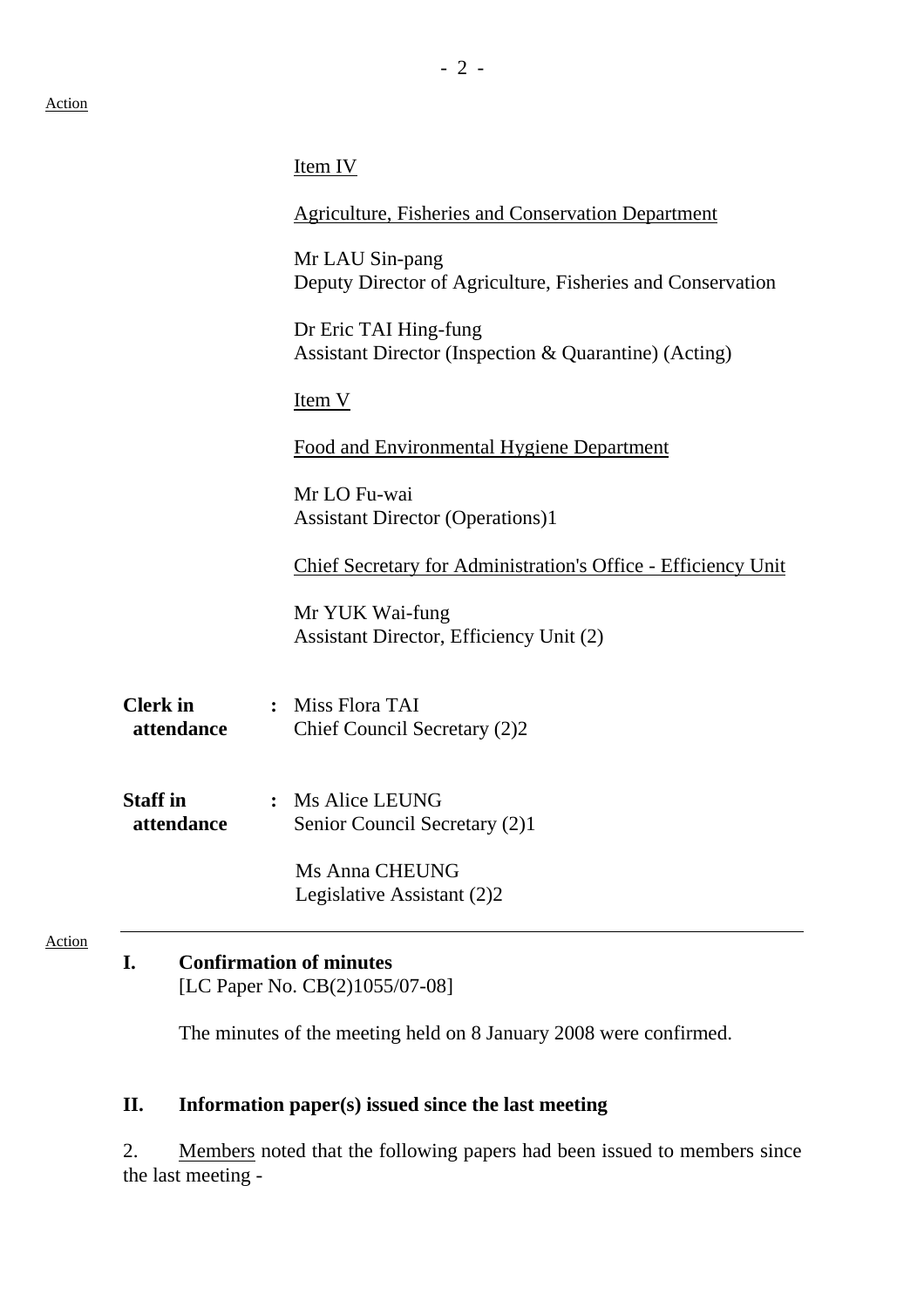- (a) a letter dated 9 January 2008 from the Administration to Mr Paul ZIMMERMAN of Designing Hong Kong regarding hawker management and control policy review and consultations [LC Paper No. CB(2)816/07-08(01)];
- (b) an information paper provided by the Administration on a capital works project in respect of the general improvement to the Fa Yuen Street Market and Cooked Food Centre [LC Paper No. CB(2)790/07- 08(01)]; and
- (c) an information paper provided by the Administration on the date of suspension of use in respect of Red 2G in food in some overseas countries and on the Mainland [LC Paper No. CB(2)1043/07-08(01)].

### **III. Items for discussion at the next meeting**

[Appendices I and II to LC Paper No. CB(2)1061/07-08]

Next regular meeting on 11 March 2008

3. Members agreed to discuss the following items proposed by the Administration at the next regular meeting scheduled for 11 March 2008 -

- (a) future operation and management of Sheung Shui Slaughterhouse; and
- (b) implementation of Code of practice in pig farms.

4. At the suggestion of the Administration, members further agreed to invite members of the Panel on Environmental Affairs to join the discussion of the item referred to in paragraph 3(b) above.

5. As regards a review on public markets and cooked food centres (i.e. item 7 on the list of outstanding items for discussion), members noted that the Administration proposed to defer the discussion of the subject to the regular meeting in April.

#### Future meeting

6. In response to Mr WONG Kwok-hing's enquiry about the timing for the Administration to brief the Panel on the legislative proposal relating to genetically modified food (item 5 on the list of outstanding items for discussion), Deputy Secretary for Food and Health (Food) (DS/FH(Food)) said that the Administration's plan was to consult the Panel in June or July 2008. However, the Food and Health Bureau would need to further discuss with the Food and Environmental Hygiene Department (FEHD) on the proposed timing for discussion of the subject matter.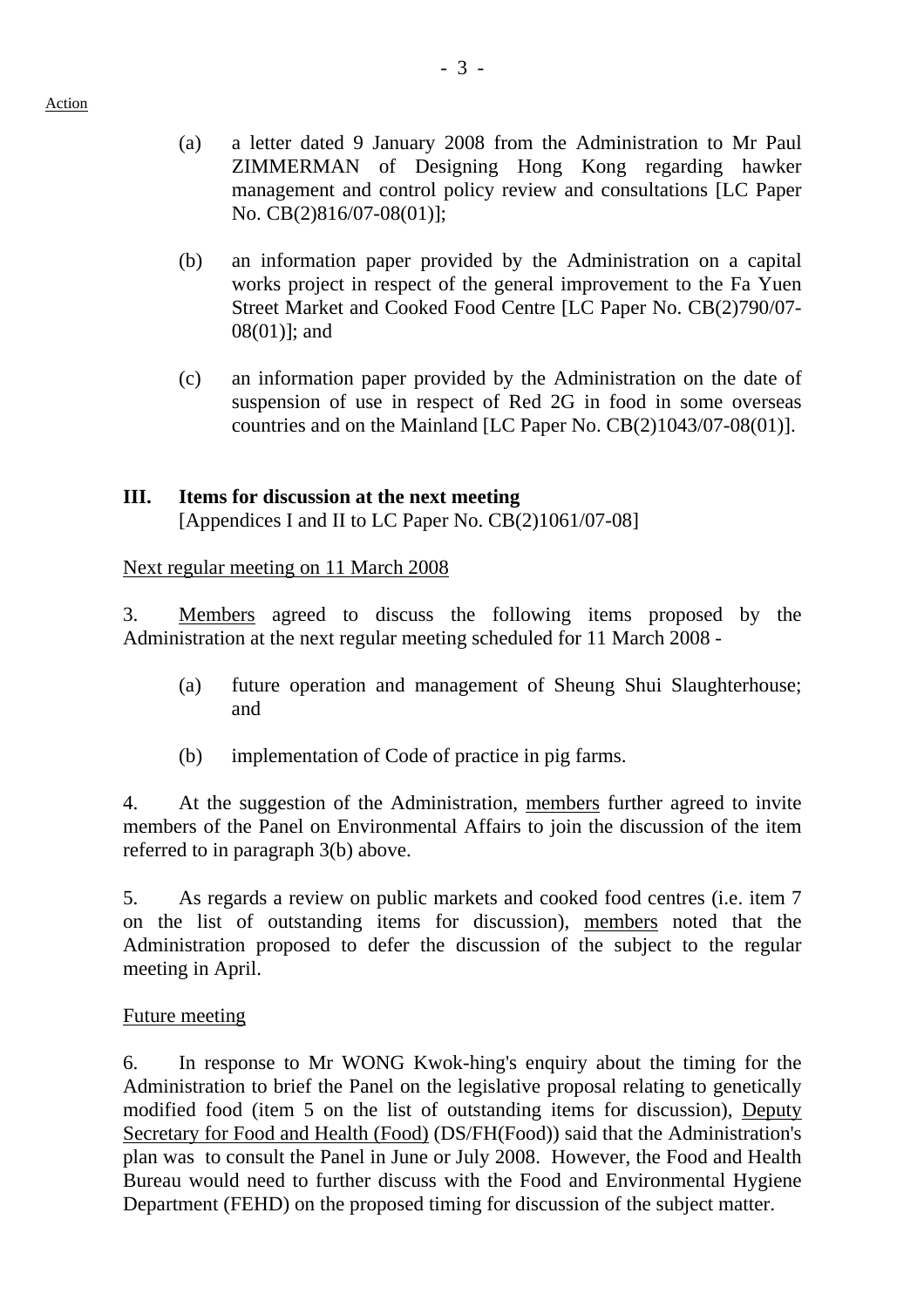### **IV. Progress report on the proposed amendments to the Prevention of Cruelty to Animals Ordinance and the Public Health (Animals & Birds) (Animal Traders) Regulations**

#### Briefing by the Administration

7. DS/FH(Food) informed Members that the Agriculture, Fisheries and Conservation Department (AFCD) had formed a consultative group last year with representatives from the pet trade, kennel clubs and animal welfare groups to study the Prevention of Cruelty to Animals Ordinance (PCAO) (Cap. 169) and the related laws. With the support of the consultative group, the Administration had worked out some preliminary legislative proposals to better safeguard animal welfare. The Administration would continue the consultation with animal welfare groups and representatives from the pet trade, and would consult the Panel again when the legislative proposals were finalized.

8. With the aid of powerpoint, Assistant Director (Inspection & Quarantine) (Acting) of AFCD  $(AD(I&Q)(Ag)/AFCD)$  briefed Members on the preliminary legislative proposals to amend PCAO and the Public Health (Animal and Birds) (Animal Traders) Regulations (Cap. 139B), and revise the licensing conditions for pet shops, with details as set out in the Administration's paper [LC Paper No. CB(2)1061/07-08(01)]. He also informed Members that the Administration had implemented a pilot quarantine detector dog programme in February 2008. Under the pilot detector dog programme, quarantine detector dogs would be deployed to carry out screening duties for the detection of smuggled animals and birds at various border control points and the airport.  $AD(I&Q)(Ag)/AFCD$  said that AFCD had launched a series of publicity programme to arouse public awareness on animal welfare and to promote responsible pet ownership. A new Announcement of Public Interest on animal cruelty was under production, and exhibitions to promote animal welfare and further advertisement at the entrances of cross-harbour tunnels were also being arranged.

9. Members noted that a submission from the Animal Earth on the subject matter and a background brief entitled "Penalty for offences relating to cruelty to animals" prepared by the LegCo Secretariat were issued to members for reference [LC Paper Nos. CB(2)1117/07-08(01) and CB(2)1061/07-08(02)].

#### Public Consultation

10. Mr WONG Kwok-hing said that, while he welcomed the Administration's proposals to enhance regulation over pet shops and promote animal welfare, he considered that the pace in improving animal welfare was slow. Referring to the submission from the Animal Earth that criticized the Administration for its lack of transparency in the consultation process, he asked whether the Administration would conduct a public consultation exercise on its preliminary legislative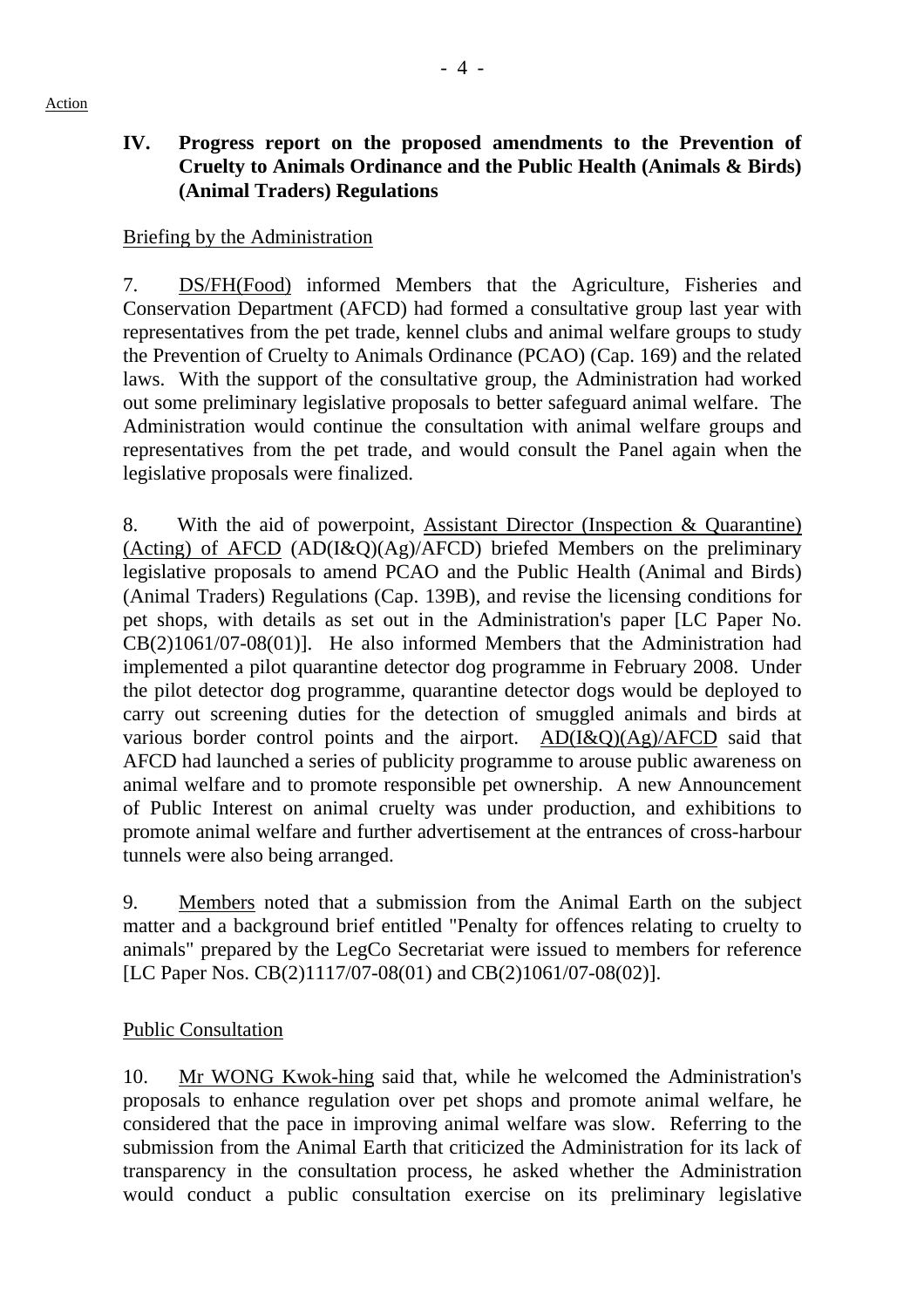proposals. He considered that the Administration should take into account the views of all interested parties, so that the proposals would reflect the views of the public and suit the present circumstances. Miss CHOY So-yuk also expressed a similar view.

11. Dr KWOK Ka-ki said that he was supportive of the Administration's current proposals. He, however, shared the view of animal concern groups that the Administration should conduct a public consultation exercise on the subject. He further said that it was an established practice for the Administration to conduct wide public consultation on its important policy issues. Apart from the pet trade, kennel clubs and animal welfare groups, pet keepers and members of the public were also concerned about the subject matter and would like to give their views on the Administration's proposals.

12. In response to Members' views, DS/FH(Food) said that members representing the pet trade, kennel clubs and animal welfare groups in the consultative group, formed by AFCD, were nominated by various associations from among themselves. These representatives had raised various concerns and put forward suggestions to better safeguard animal welfare. With the support of the consultative group, the Administration had drawn up the present preliminary legislative proposals. She pointed out that the present proposals as set out in the Administration's paper were only preliminary proposals. The Administration would seek views from other stakeholders when the preliminary legislative proposals were finalized.

Regulation over animal trading activities

13. Mr WONG Kwok-hing asked whether the Administration would take action against private dog breeders who were not licensed by AFCD. AD(I&Q)(Ag)/AFCD responded that, according to the Public Health (Animals and Birds) (Animal Traders) Regulations (Cap. 139B) under the Public Health (Animals and Birds) Ordinance (Cap. 139), any person who was engaged in commercial trading of animals (including the operation of pet shops or breeding farms) must hold an animal trader licence issued by AFCD and comply with the licensing conditions for animal traders stipulated under the Regulations. If there was sufficient evidence of illegal trading, AFCD would initiate prosecution action against any person who operated a breeding farm for commercial purposes without a valid licence. He added that there were about four to six cases of successful prosecution against unlicensed animal breeders.

14. Dr KWOK Ka-ki considered that the Administration should expedite the early implementation of the revised licensing conditions prior to the introduction of legislative amendments. He enquired about the timetable for revising licensing conditions.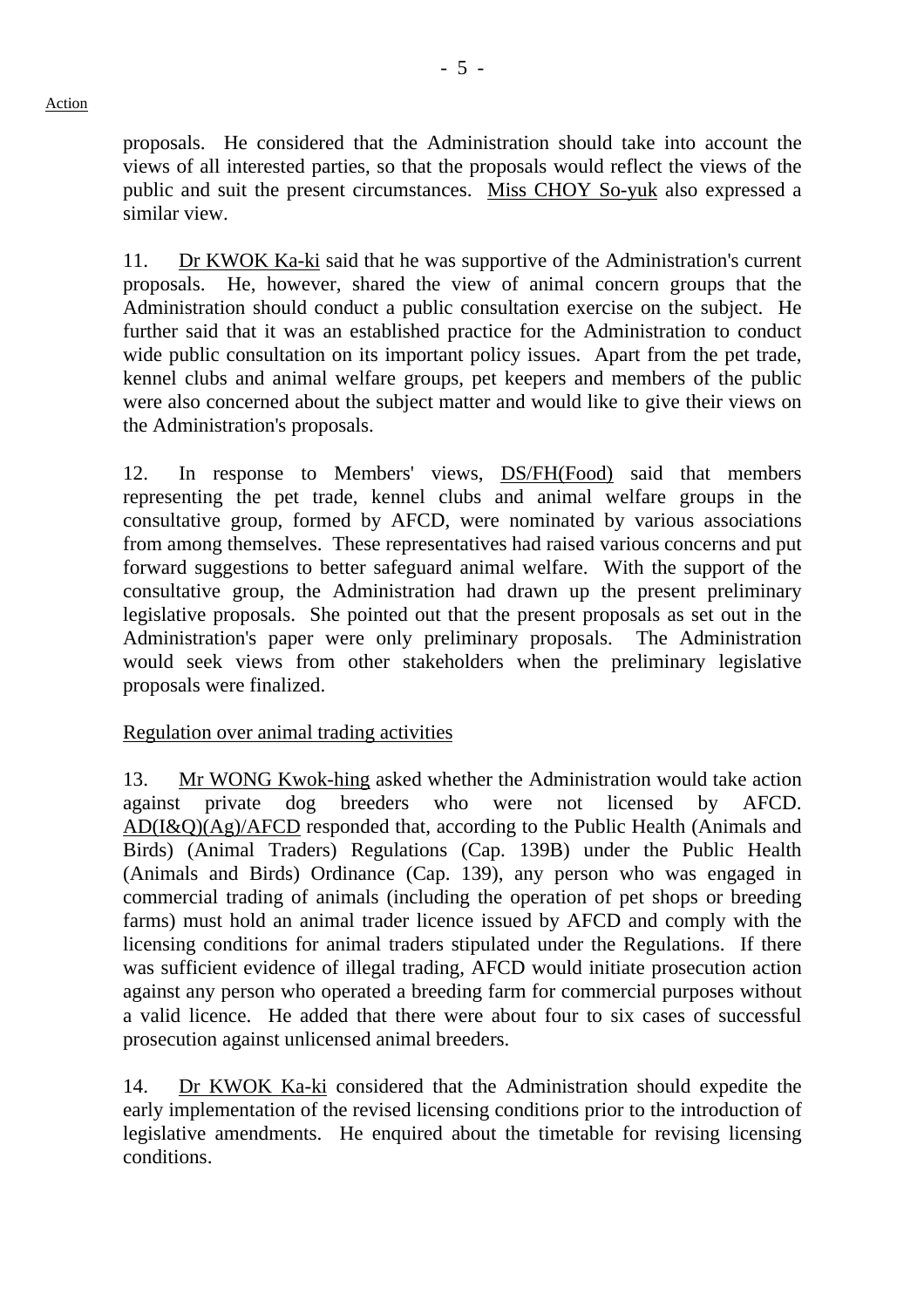15. DS/FH(Food) responded that the Administration's plan was to implement the revised licensing conditions in mid 2008. The Administration would continue to consult the animal welfare groups and representatives from the pet trade for reaching a consensus in this respect. Deputy Director of Agriculture, Fisheries and Conservation (DD(AFC)) added that AFCD had arranged a meeting with some animal welfare groups in mid March to discuss their concerns over the welfare of animals and their views on the proposals.

16. Mr Albert HO said that he welcomed, in principle, the proposals put forward by the Administration in its paper. He, however, was concerned about the criticisms made by the animal welfare groups that there was a lack of effective control over the sources of pet animals in pet shops. According to these animal welfare groups, many pet animals sold at pet shops were smuggled from the Mainland or supplied by local illegal animal breeding farms, and the health conditions of pet animals could not be safeguarded. Mr HO also shared their concern that the proposed exemption for the "hobby breeders" would open up a loophole whereby illegal dog breeders could claim themselves as "hobby breeders". He doubted very much the view that the new licensing condition requiring animal traders to source animals from legitimate sources would lead to a shortage of supply of pet dogs, given that over 10 000 unwanted pet animals (i.e. cats and dogs) were destroyed every year. He asked how the Administration would define "hobby breeders".

17. The Deputy Chairman shared a similar view with Mr Albert HO. He wondered whether the Administration had got hold of the relevant information about "hobby breeders" in Hong Kong.

18. In response to Members' concern over the exemption of "hobby breeders" under the law, DD(AFC) said that it was important for the Administration to strike a balance among the interests of the pet trade, kennel clubs, animal welfare groups and members of the community in working out the proposals.  $AD(I&Q)(Ag)/AFCD$  supplemented that any person who wished to engage in commercial animal breeding activities should obtain licences from AFCD. However, under current legislation, a person who sold or offered to sell any animal or bird kept by him/her as a pet or any offspring thereof was not defined as an animal trader. To address the concern of animal welfare groups, the Administration would propose to set some restrictions on "hobby breeders" so as to differentiate them from commercial animal breeders. For example, "hobby dog breeders" would be allowed only to keep not more than two entire bitches of the same bred at their premises. There would not be any restriction on the number of male dogs kept at the same premises. Pet shop owners would be required to apply to AFCD for receiving pet dogs from "hobby dog breeders", and the puppies should be certified by veterinarians that they were born in Hong Kong.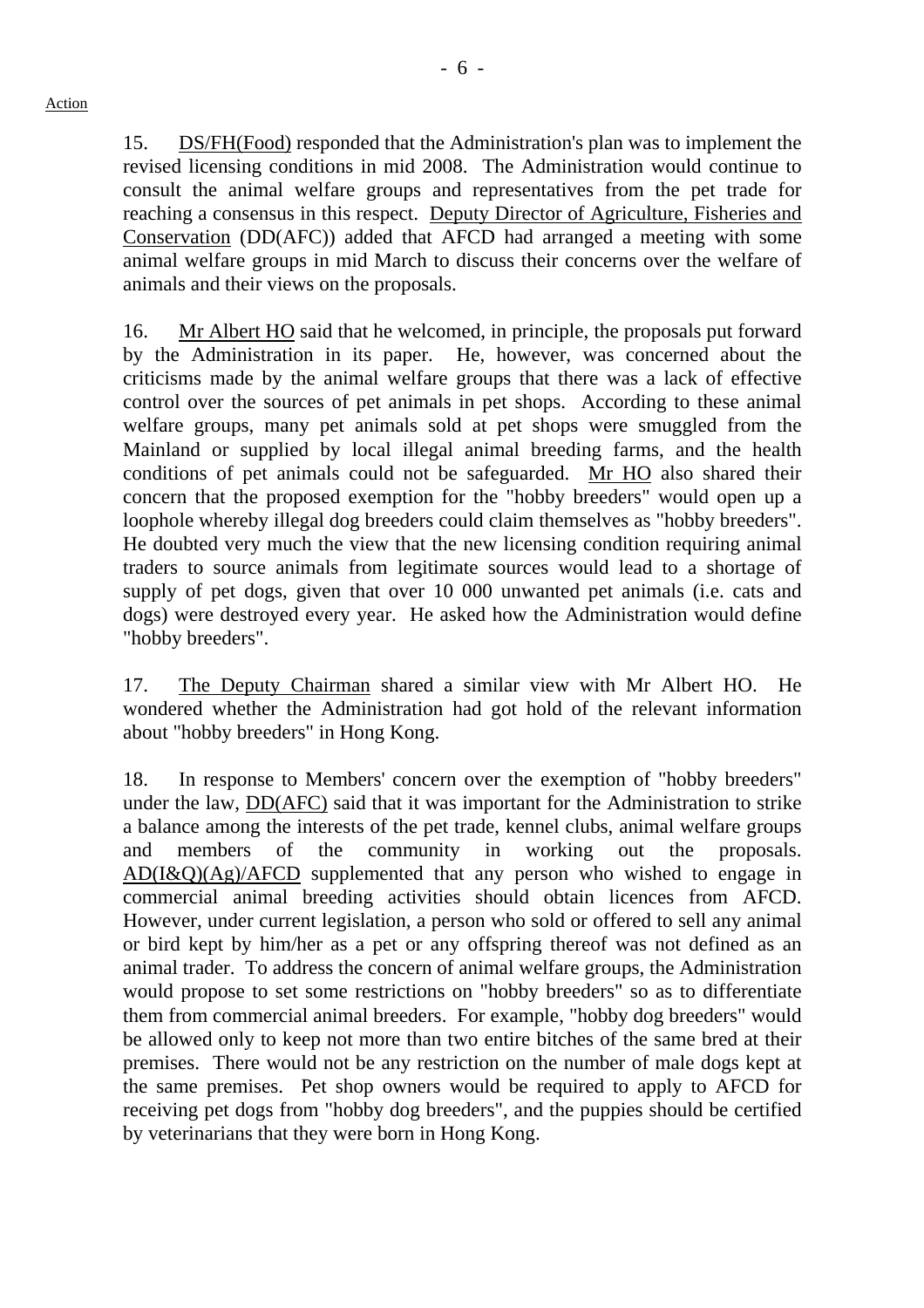19. On the Administration's response, Mr Albert HO commented that whether a person breeding dogs for commercial purposes would depend very much upon the frequency and number of puppies supplied to pet shops. He requested the Administration to provide the proposed amendments to the licensing conditions for pet shops for Members' reference. Mr HO considered that, while the regulation of animal trading activities could be implemented expeditiously through administrative measures (i.e. revising licensing conditions of pet shops), it would be more effective and appropriate for the Administration to put in place control over animal trading activities through legislative means.

20. DS/FH(Food) responded that the Administration would provide information on the proposed amendments to the licensing conditions for pet shops to the Panel after the meeting. Under the current legislation, the Director of Agriculture, Fisheries and Conservation (DAFC) was empowered to set out licensing conditions for pet shops.

> 21. Miss CHOY So-yuk considered that the Administration should not impose stringent requirements in respect of the size of the premises of the "hobby breeders". She asked whether there would be any requirement on the size of the premises where "hobby breeders" kept their animals. DD(AFC) responded that a person might contravene the provisions of the legislation preventing cruelty to animals should he keep too many dogs in a small place. However, if the size of the premises of a "hobby breeder" was very large but many puppies were bred there, AFCD might have reasonable grounds to suspect the person concerned of engaging in commercial breeding. If there was sufficient evidence to prove that he operated a commercial breeding farm, AFCD would institute prosecution against him.

> 22. The Deputy Chairman said that many callers to radio phone-in programmes complained about the ill treatment of pets by pet shops. They pointed out that many cats/dogs were being kept in the same cage and the size of the cage was rather small. The situation was even worse when the pet shops closed at night. He urged the Administration to step up inspection of pet shops to ensure their compliance with the licensing conditions.

> 23. DD(AFC) advised that, under the current licensing conditions for pet shops, there was clear stipulation on the size of the cage for cats and dogs. He said that, in the light of Members' and the public's concern in this respect, the Administration would step up its inspection of pet shops, particularly those in black spots. He stressed that AFCD would take follow-up investigations and prosecution action against those pet shops which breached the licensing conditions when sufficient evidence was available. Animal traders who were found to be in breach of the licensing conditions would be liable to a fine and suspension of licence.

> 24. Referring to paragraph 7 of the Administration's paper, the Chairman sought clarification whether there would be penalty for a person who bought animals from illegal animal traders.  $AD(I&Q)(Ag)/AFCD$  confirmed that the penalty was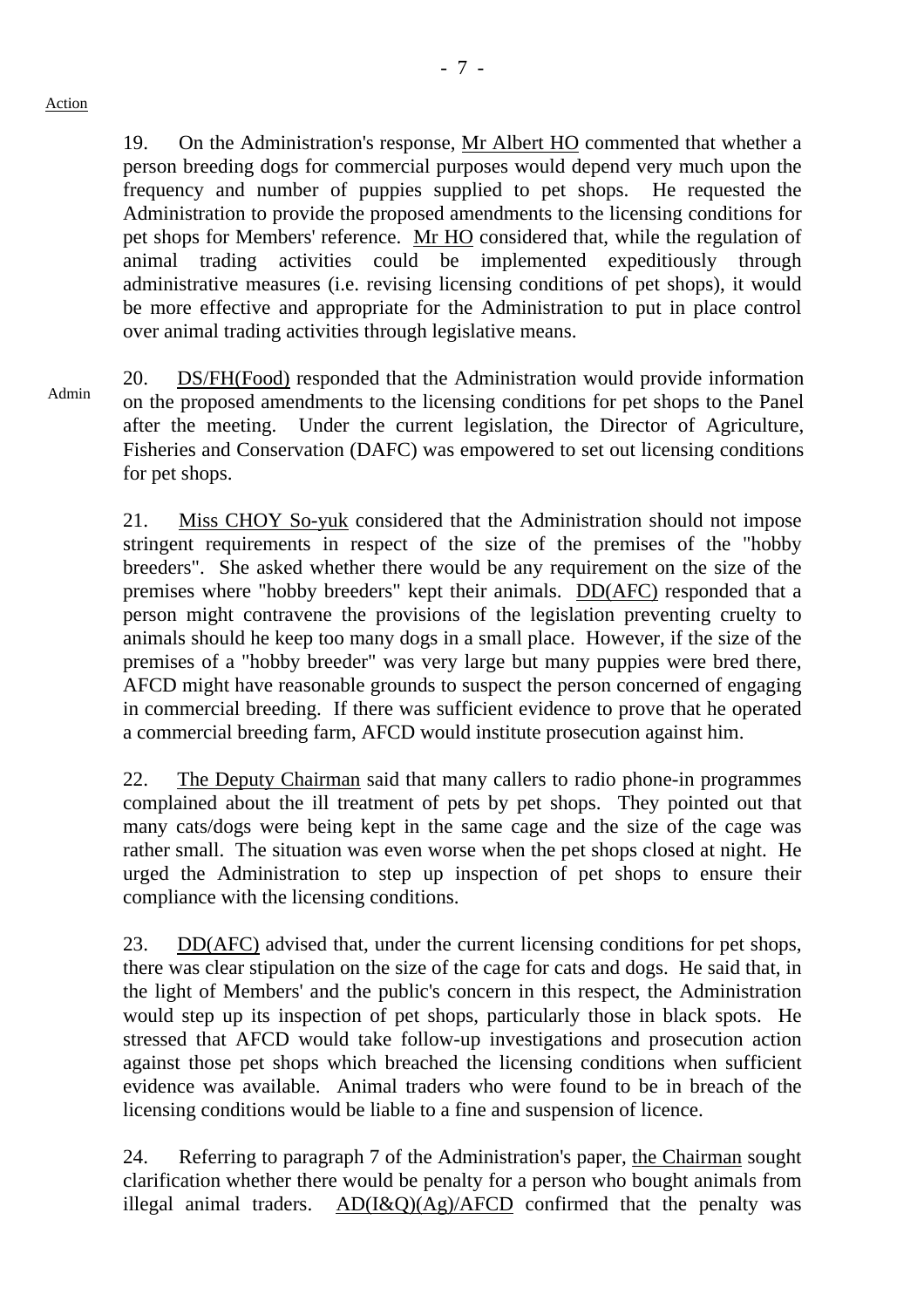imposed upon animal traders only. He clarified that Cap. 139B was to regulate animal trading activities of animal traders, and stipulated that a person should not carry on business as an animal trader unless and with a licence issued by DAFC. The Administration proposed to increase the penalty for illegal trading of animals from \$2,000 to \$100,000 and for breach of licensing conditions from \$1,000 to \$50,000 to enhance the deterrent effect.

#### Definition of the acts of cruelty to animals

25. The Deputy Chairman commented that that many provisions, particularly the definition of the acts of cruelty to animals, under PCAO were outdated. He pointed out that abandonment of animals was not defined as an act of cruelty to animals and was not regarded as an offence under PCAO. He considered that the Administration should consider conducting a comprehensive review on PCAO.

26. Echoing the Deputy Chairman's view, Mr Albert HO asked whether the Administration would consider making animal abandonment an offence of animal cruelty.

27. DD(AFC) explained that, under current legislation, there was clear definition of 'cruelty acts'. The Administration noted that there were views requesting to put down all cruelty acts under the law with a view to safeguarding animal welfare. However, the Administration considered that, by doing so, the definition of 'cruelty acts' might become narrower than that was presently defined under the law. He stressed that the Administration would keep in view of developments in overseas and continue to communicate with animal welfare groups to see whether there was any further room for improvement in this respect to promote animal welfare.

28. On the Administration's response, the Chairman asked the Administration to confirm whether abandonment would constitute an offence under the law. DD(AFC) responded that abandonment of animals without reasonable excuse was an offence under the Rabies Ordinance and was liable to a fine and imprisonment.

29. Mr CHEUNG Man-kwong pointed out that the issue of cruelty to animals could be viewed from two perspectives: one pertaining to physical abuse (e.g. beating or killing animals), while the other was abandonment of animals which caused suffering or eventually death to animals. He was strongly of the view that the Administration should amend the definition of 'cruelty acts' under PCAO to include abandonment as one of the 'cruelty acts'. Mr CHEUNG said that the legislative amendment would bring out an important message to the public that pet owners had moral as well as legal responsibility in regard to abandonment of animals. He asked about the number of cases in which a person was prosecuted for breaching the provision of abandonment of animals under the Rabies Ordinance and the number of cases prosecuted successfully.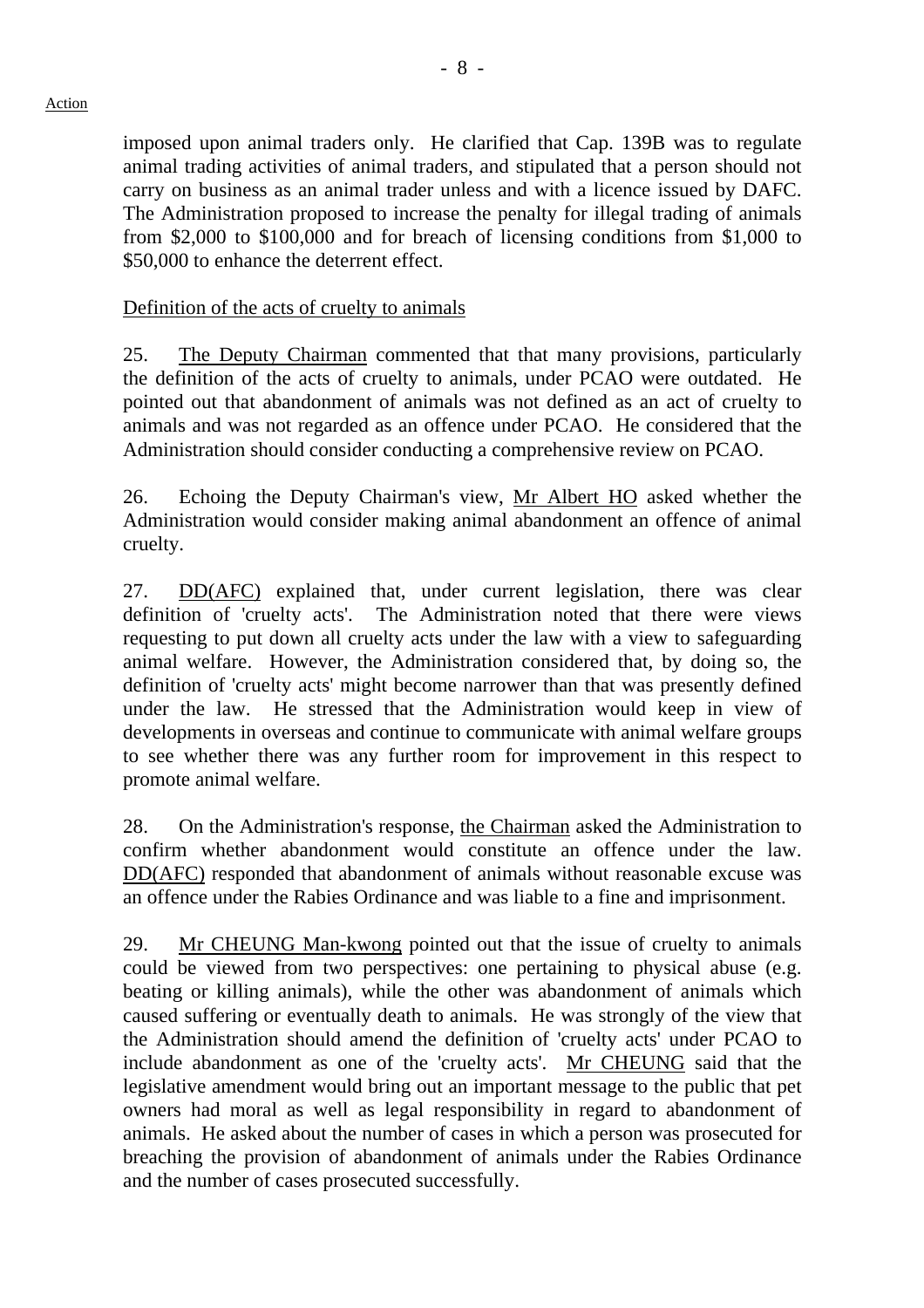30. In response, AD(I&Q)(Ag)/AFCD said that a large proportion of stray animals seized by AFCD in public places were stray dogs. In the cases of stray dogs, most of the offenders were prosecuted in allowing their dogs to be not under control in public areas. On average, there were about several hundred cases in which the offenders were prosecuted for contravention of the relevant provision under the Rabies Ordinance in a year. However, the number of prosecution cases against offenders who had breached the provision on abandonment of animals was much smaller. He added that a person would not be prosecuted for two different

31. DD(AFC) further explained that it was an offence under the Rabies Ordinance for abandoning animals without a reasonable excuse. However, it would be rather difficult to obtain evidence to prosecute a person for abandoning a dog under the Rabies Ordinance. He explained that AFCD could trace the keepers/owners of stray dogs with the implantation of microchips in dogs. If their keepers/owners claimed the dogs, there would be no grounds to prosecute them for abandoning their dogs. DD(AFC) said that the Administration would continue to consult the parties concerned and consider public views on the definition of 'cruelty acts' under PCAO and consider the proper and appropriate ways to deal with the issue of abandonment of animals.

#### "Trap-Neuter-Return" programme

offences for the same act under the Ordinance.

32. Miss CHOY So-yuk commented that destroying stray dogs was not the answer to reducing the number of stray dogs. She said that "Trap-Neuter-Return" ("TNR") programme was an effective and humane way to control the population of stray dogs. She further said that, to her understanding, the Administration had consulted the views of DCs on the "TNR" programme and some of them, including the Eastern DC, had expressed support for the programme. She urged the Administration to implement the programme expeditiously and asked when the programme would be implemented by AFCD.

33. AD(I&Q)(Ag)/AFCD responded that Society for the Prevention of Cruelty to Animals (SPCA) and the Administration had consulted all 18 DCs and, amongst them, nine DCs supported, in principle, a trial "TNR" programme for stray dogs at approved sites. AFCD would further discuss with animal concern groups on the implementation details of the trial programme. DD(AFC) supplemented that SPCA and the Administration would revert to these nine DCs on the finalized implementation details of the programme, and would need to discuss with them the selection of the pilot areas for implementing the trial programme.

34. Noting the Administration's response, Mr Albert HO questioned why the Administration could not implement the programme in public areas which were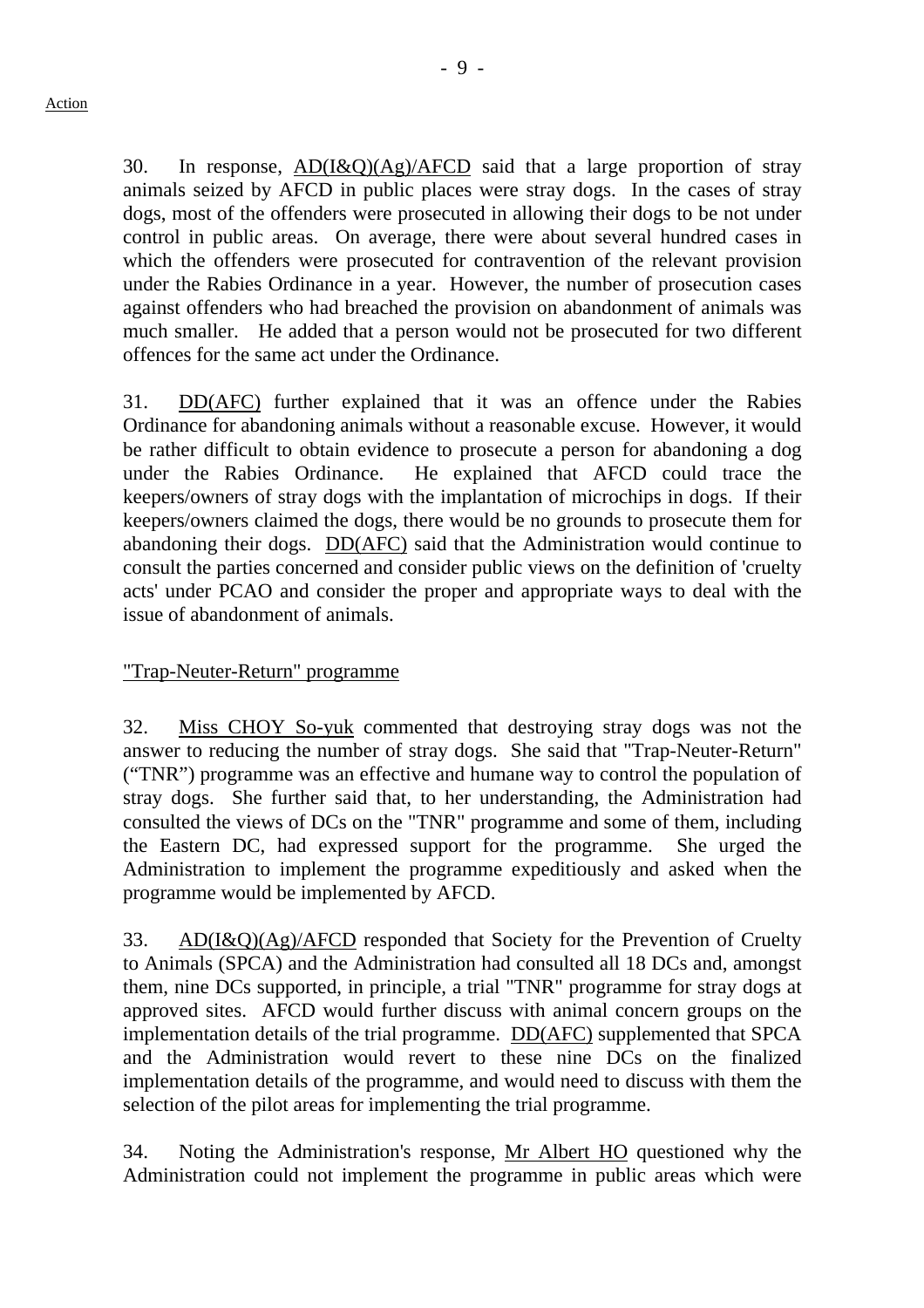Action

under the management of the Leisure and Cultural Services Department e.g. public parks and gardens, and waterfront promenade.

35. DD(AFC) reiterated that the Administration would need to revert to the DCs concerned and consult their views on the implementation details of the trial programme. He explained that, given that de-sexed dogs and cats would be returned under "TNR" programme, residents in the pilot areas and the districts concerned should be informed about the implementation of the trial programme. He advised that there would be a number of issues that needed to be addressed when implementing the programme. For examples, who would be the owner of the desexed dogs under the "TNR" programme, which party would be held responsible for nuisance caused by the de-sexed stray dogs and how to distinguish them from other stray dogs that had not been de-sexed.

36. Notwithstanding the Administration's response, both Mr Albert HO and Miss CHOY So-yuk maintained the view that the "TNR" programme would be an effective measure in reducing the number of stray cats and dogs. Mr HO said that the progromme had been proved effective overseas. Miss CHOY said that, with a reduction in the number of stray cats and dogs, the problem of environmental nuisances caused by them would be less serious. On the concern over the nuisances caused by the de-sexed stray cats and dogs, she considered that AFCD should be the party responsible for the de-sexed stray cats and dogs.

37. In response, DD(AFC) said that the Administration would assess the effectiveness of the programme currently implemented for stray cats and consult the relevant DCs and animal concern groups.

38. Referring to paragraph 13 of the Administration's paper, Dr KWOK Ka-ki enquired about the circumstances under which the Court might order animals involved in a cruelty case to be kept under temporary care by the Government. He also asked about the detention period for stray dogs seized under the current legislation.

39. AD $(I&Q)(Ag)/AFCD$  responded that, if stray dogs were caught, they were normally kept for several days at the animal management centre pending possible claiming by their keepers. Since 1996, all dogs over five months of age must be licensed, vaccinated against rabies and implanted with a microchip. The dog licence issued by AFCD was valid for three years and dogs must be re-vaccinated within three years at the time of licence renewal. If a lost dog with microchip was found, AFCD could trace and contact their keepers with the information provided in the microchips. If they were not claimed by their owners or their owners could not be identified, suitable dogs would then be selected and transferred to voluntary animal welfare organizations for rehome. If stray dogs or cats were considered suitable for adoption, they would be kept for a longer time e.g. one to two months to allow time for the concern groups to arrange for rehome. He added that there were presently 11 voluntary animal welfare organizations under AFCD's re-home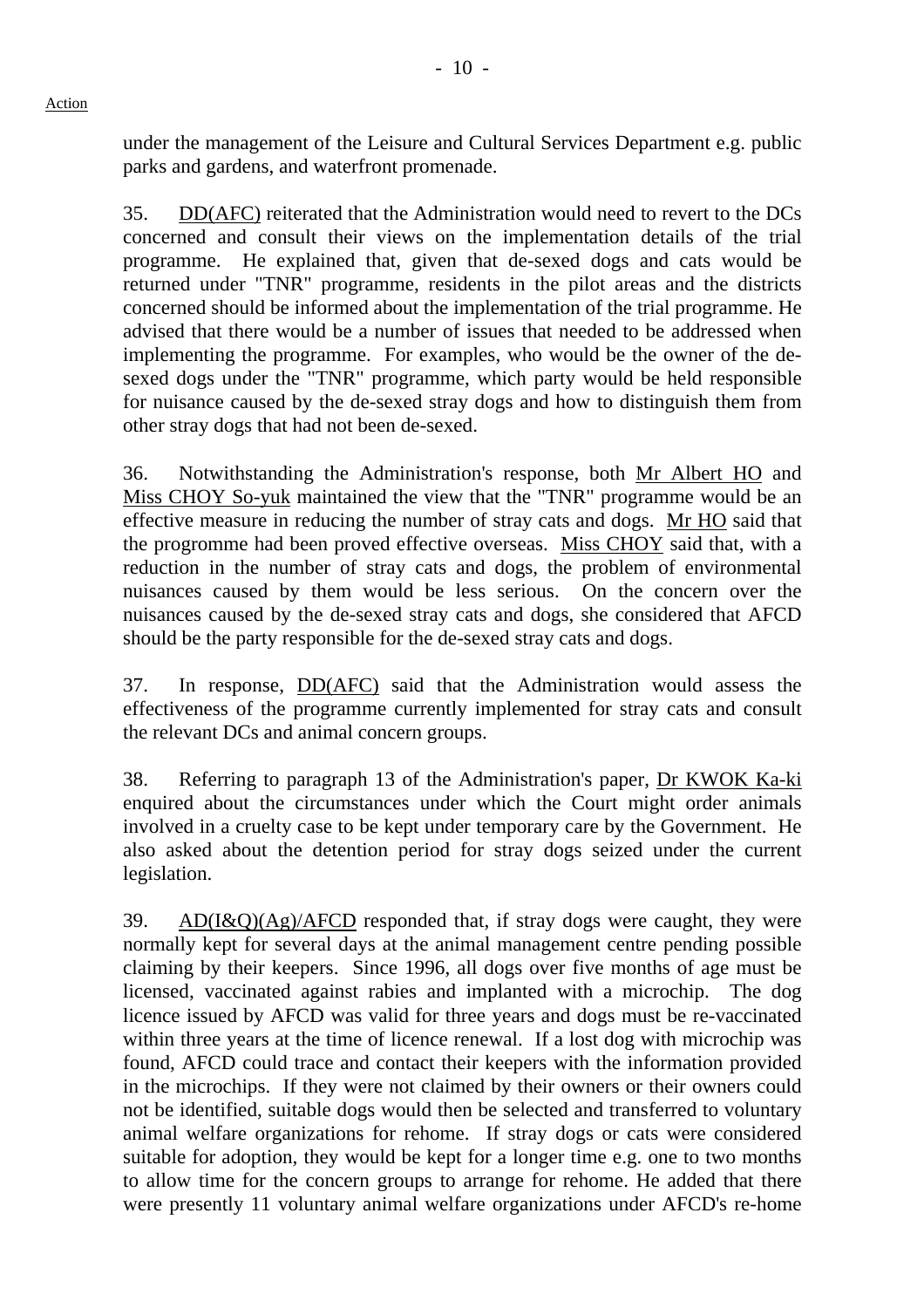scheme for dogs and cats. Information on these organizations was available on AFCD's website.

# Implantation of microchips in cats and dogs

40. The Chairman asked whether all dogs in Hong Kong had been implanted with microchips.  $AD(I&Q)(Ag)/AFCD$  advised that some 100 000 dogs had been implanted with microchips.

41. Miss CHOY So-yuk asked how the Administration could ensure that dogs had been implanted with microchips. She pointed out that many dogs had not been implanted with microchips so their keepers/owners could not be traced. She was of the view that the animal registration system should be extended to cover cats that were also commonly kept as pets. AD(I&Q)(Ag)/AFCD responded that the Administration would enhance promotion of licensing of dogs and implantation of microchips, particularly in rural areas. AFCD staff would carry out visits to homes in rural areas to promote responsible pet ownership and ensure that they complied with vaccination and licensing requirements.

# Law enforcement

42. In response to Mr WONG Kwok-hing's question about the handling of reports by the public on animal abuse cases in urban areas,  $AD(I&Q)(Ag)/AFCD$ said that the Police and AFCD were the agencies empowered to enforce the PCAO. If the public witnessed any act of animal cruelty regardless whether abuse cases occurred in urban or rural areas, they could call the Police, or call AFCD via 1823 "Citizen's Easy Link" hotline. Upon receipt of reported cases, the enforcement agencies would deal with the case as soon as possible.

43. DD(AFC) supplemented that AFCD and the Police had recently held a joint meeting on this issue in which both departments agreed to step up cooperation and exchange information in this respect. He said that the Police and AFCD would take follow up investigation and prosecution if sufficient evidence was found upon receipt of complaints or reports from members of the public.

44. On the Administration's response, Miss CHOY So-yuk commented that it was often the case when the public called the Police to report cases involving abuse or theft of animals, the Police did not take any follow up actions. She pointed out that section 56 of the Road Traffic Ordinance (Cap. 374) provided that the driver of a vehicle should stop when a traffic accident caused damage to an animal which was not in or on that vehicle and report the accident to the Police as soon as possible. However, an animal in this section did not include pets e.g. cats and dogs. She held a strong view that the Administration should consider including pets into the meaning of "animal" in the relevant provision.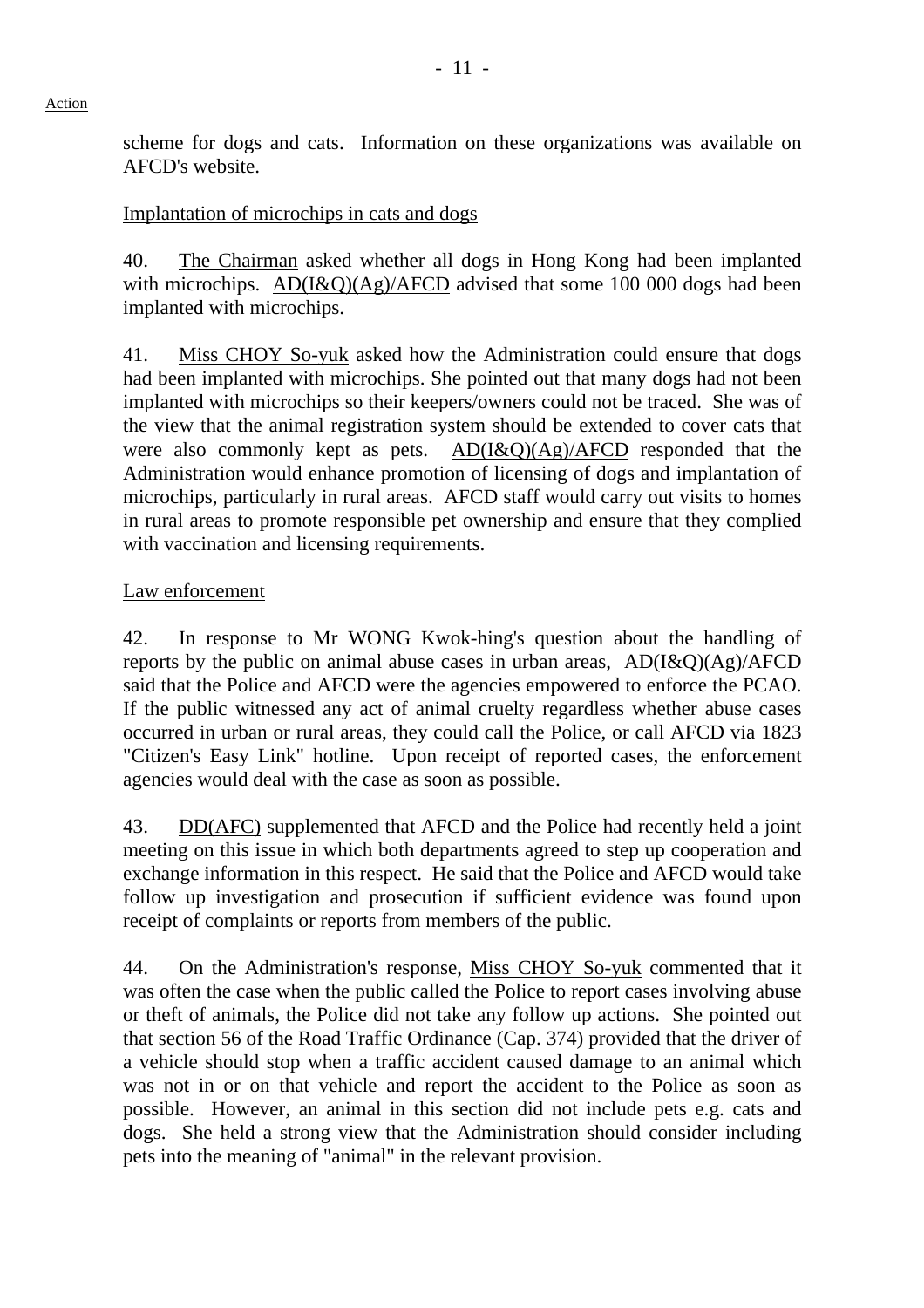45. AD(I&Q)(Ag)/AFCD responded that, for stolen pet cases, pet owners should report to the Police for follow up investigation as theft was an offence under the law. He said that, although the existing legislation did not require drivers to stop their vehicles, or report to the Police on traffic accidents involving pets, if the public reported such cases to the Police or AFCD or animal concern groups, they would handle the cases according to established procedures. As regards Miss CHOY So-yuk's suggestion of amending the Road Traffic Ordinance, he said that it would be extremely difficult to determine the share of responsibility of the party involved in traffic accidents involving pet animals.

46. Miss CHOY So-yuk remained unconvinced that it was difficult to determine the share of responsibility that a driver must bear in traffic accidents involving pets. She maintained her view that the Administration should consider amending the relevant legislation to further safeguard animal welfare.

47. AD(I&Q)(Ag)/AFCD responded that the Administration noted her views and would, where appropriate, take them into consideration when reviewing the subject on animal welfare. DD(AFC) reiterated that AFCD and the Police would take follow up actions according to the circumstances upon receipt of reports or complaints about animal abuse cases or traffic accidents involving pets. AFCD and the Police would strengthen their cooperation and exchange information in respect of animal cruelty.

48. The Chairman asked how many animal cruelty cases had been prosecuted in a year. AD(I&Q)(Ag)/AFCD responded that an average of about some 10 to 20 cases were prosecuted every year.

## Pilot quarantine detector dog programme

49. On the pilot quarantine detector dog programme, Mr WONG Kwok-hing asked how many quarantine detector dogs were deployed to carry out screening duties for the detection of smuggled animals and birds at border control points and whether the number was considered sufficient to deal with the work against smuggling of animals and birds across the border. AD(I&Q)(Ag)/AFCD responded that, currently, three quarantine detector dogs were deployed to work at various border control points and the airport as part of the efforts to enhance interception of illegal import of animals and birds.

50. Mr TAM Yiu-chung said that he was worried that the quarantine detector dogs might work too hard. He informed members that, recently, the Democratic Alliance for Betterment of Hong Kong and Progress of Hong Kong (DAB) had a meeting with the Guangdong Entry-Exit Inspection and Quarantine Bureau and visited Shende seaport control point. DAB members noted that Shende seaport control point had recently deployed quarantine detector dogs to strengthen the control at its control point and the quarantine detector dog programme was considered an effective measure and the cost of the implementation of the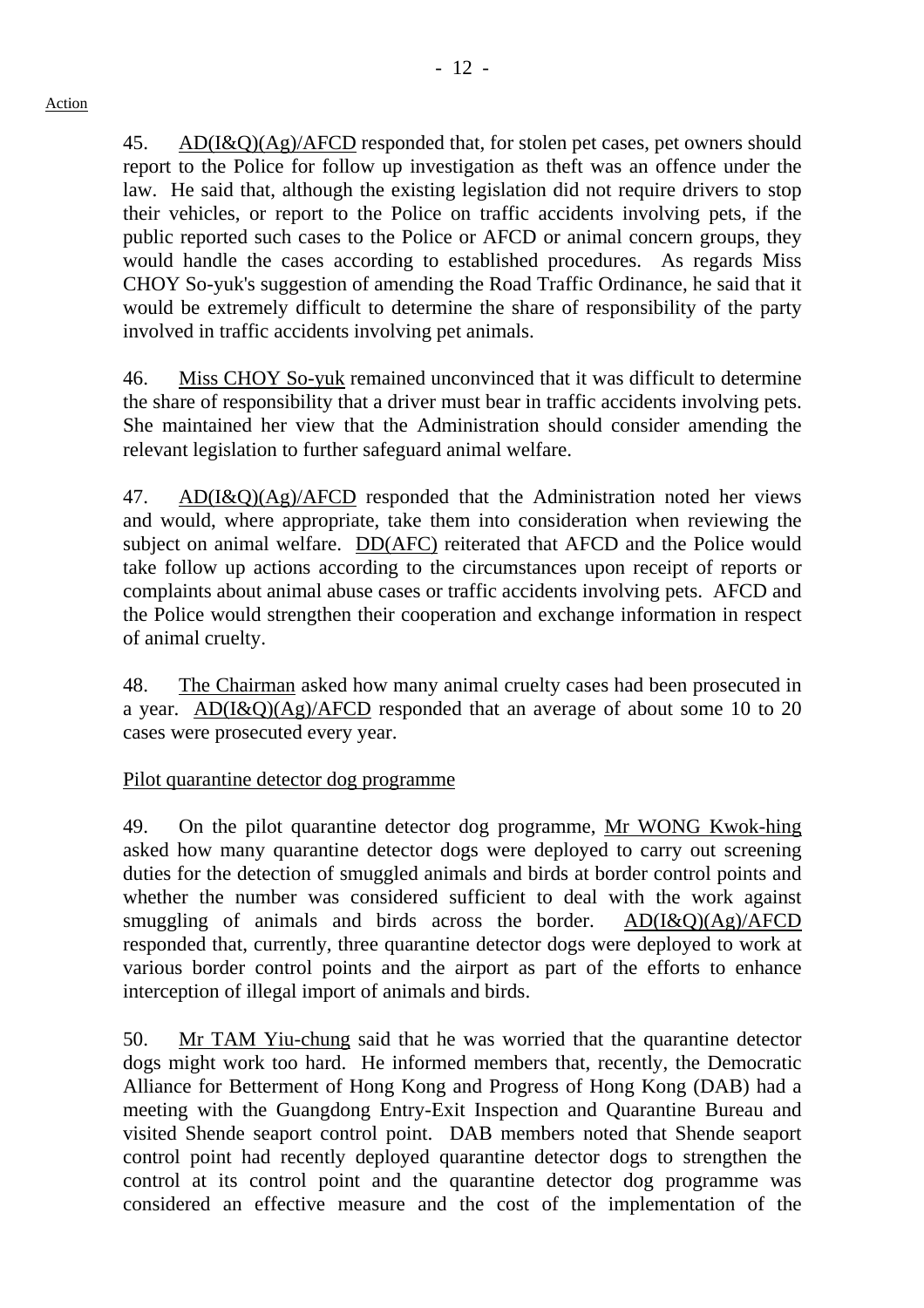programme was not high. Mr TAM wondered whether the Administration would liaise with the relevant Mainland authorities to enhance cooperation in respect of the training of quarantine detector dogs.

51. DD(AFC) responded that the three quarantine detector dogs and their handlers had undergone training in Australia. However, AFCD had also selected two dogs in Hong Kong and would assess their suitability (e.g. temperament and potential) to undergo training as quarantine detector dogs. The Administration would assess the effectiveness of the pilot programme and consider the need for further expansion of the quarantine detector dog programme. He said that the Administration would continue to liaise and exchange views with the relevant Mainland authorities whenever and wherever necessary.

52. On the Chairman's enquiry about the working hours of the quarantine detector dogs, DD(AFC) said that they were working in a shift and would be given a rest period after every 20 to 30 minutes of work.

53. The Chairman and Mr TAM Yiu-chung asked about the Administration's timetable for expanding the programme and the number of quarantine detector dogs to be increased. In response, DD(AFC) said that arrangements for the quarantine detector dog handlers were made through internal re-deployment. Administration would assess the effectiveness of the pilot programme after several months of implementation. More dogs could be introduced later if QDD proved effective. However, should there be a need to expand the programme in future, additional resources would be required to recruit new staff to perform the duties of dog handlers and train more quarantine detector dogs.

54. DS/FH(Food) supplemented that, in addition to the three quarantine detector dogs under AFCD's pilot quarantine detector dog programme, FEHD also had two detector dogs which were responsible for detecting illegal importation of meat products at border control points and the airport. The Customs and Excise Department also deployed customs detector dogs to patrol control points to detect for prohibited/controlled items, e.g. illicit drugs.

#### **V. Introduction of tracking facility to food business licence application**

Briefing by the Administration

55. DS/FH(Food) briefly presented the Administration's paper on the introduction of tracking facility to food business licence application, with details as set out in the Administration's paper [LC Paper No. CB(2)1061/07-08(03)]. She informed members that, as one of the initiatives under the "Be the Smart Regulator" Programme, FEHD launched a new online tracking service for food businessrelated licence applications on 18 February 2008. Through this new online service, applicants could track and monitor the progress of their applications, thereby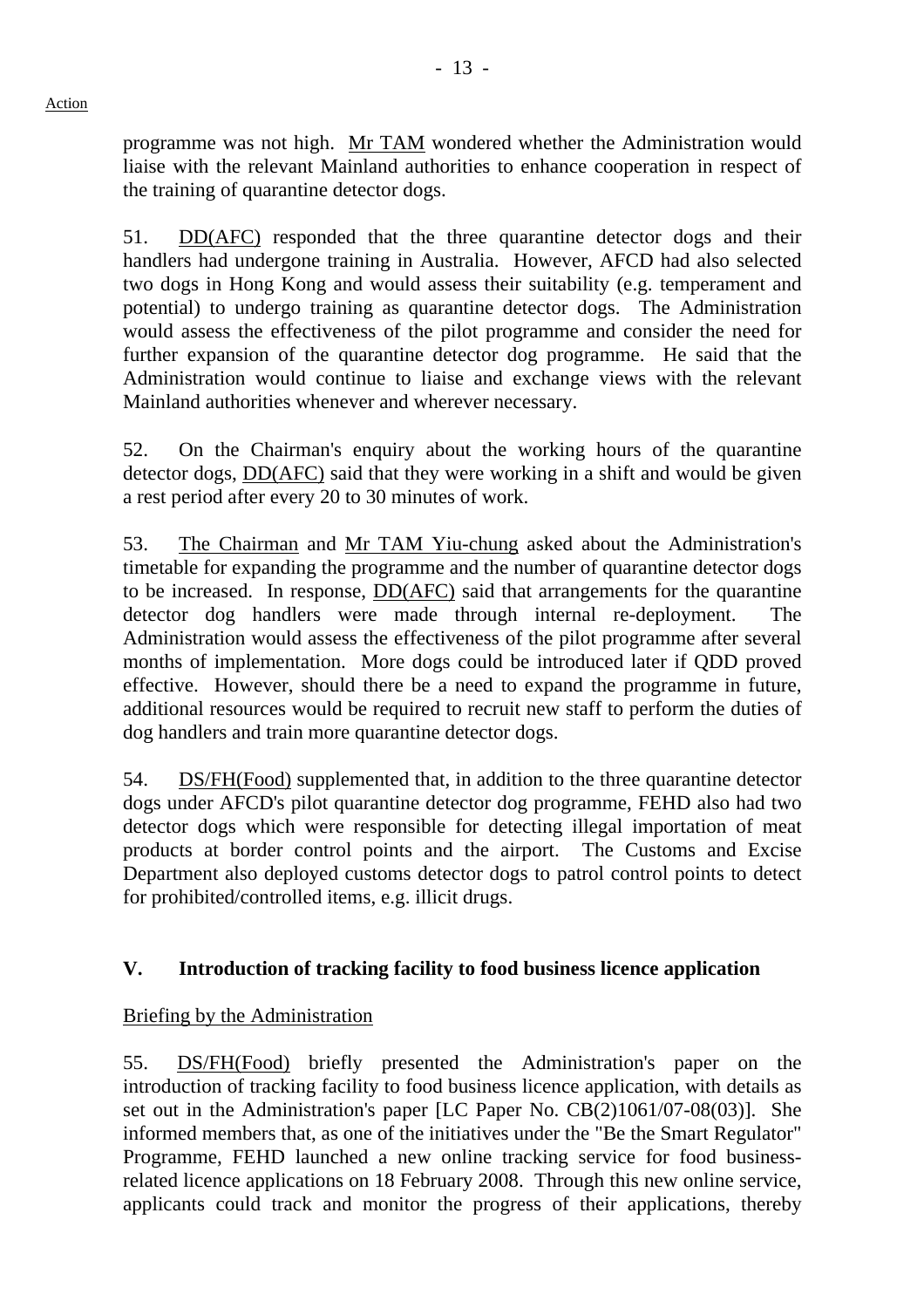enhancing the transparency of the licensing processes. However, licence applicants who preferred not to use online tracking service could continue to use the existing communication channels to enquire about the progress of their applications e.g. phone calls or emails.

56. DS/FH(Food) said that, with the introduction of the online tracking facility, licence applicants would be able to take active steps on their part to match the progress on the Administration's side to avoid unnecessary delays and speed up the application process. She stressed that the introduction of tracking facility to food business licence application was only one of the measures taken to streamline food business licensing procedures and the work on simplifying food business licensing process was underway.

57. Referring to the schematic diagrams as set out in Annex to the Administration's paper, Assistant Director of Efficiency Unit of Chief Secretary for Administration's Office briefed members on the features of the online tracking facility. He advised that, to protect the privacy of the applicants, only necessary information to distinguish each application such as its reference number, date of receipt of the application and the type of licence were shown. He further said that, to enhance communication between applicants and the departments concerned, contact information of the Case Managers/Officers and Case Supervisors would be readily available online.

(*Post-meeting note*: The powerpoint presentation materials were issued to members vide LC Paper No. CB(2) 1164/07-08 on 21 February 2008.)

#### Discussion

58. The Chairman said that, at the meeting of Business Liaison Group of Business Facilitation Division of the Economic Analysis and Business Facilitation Unit held last month, the food business trade welcomed the move to introduce the online tracking facility. Given that the new online service had only been launched on 18 February 2008, it might be too early to assess the effectiveness of the service at the present stage. However, the new tracking facility service would help expedite the processing time of licence applications.

59. Dr KWOK Ka-ki said that he welcomed the introduction of the online service to facilitate tracking of the application status of food business-related licences. He asked about the cost incurred by the Administration for launching such new service and whether the cost would be borne by the applicants.

60. Assistant Director (Operations)1 of FEHD (AD(O)1/FEHD) advised that the cost for developing the new online tracking facility system by the Efficiency Unit was about one million dollars. He said that the Administration would keep the maintenance and operating costs of the system at a minimal level. In the light of